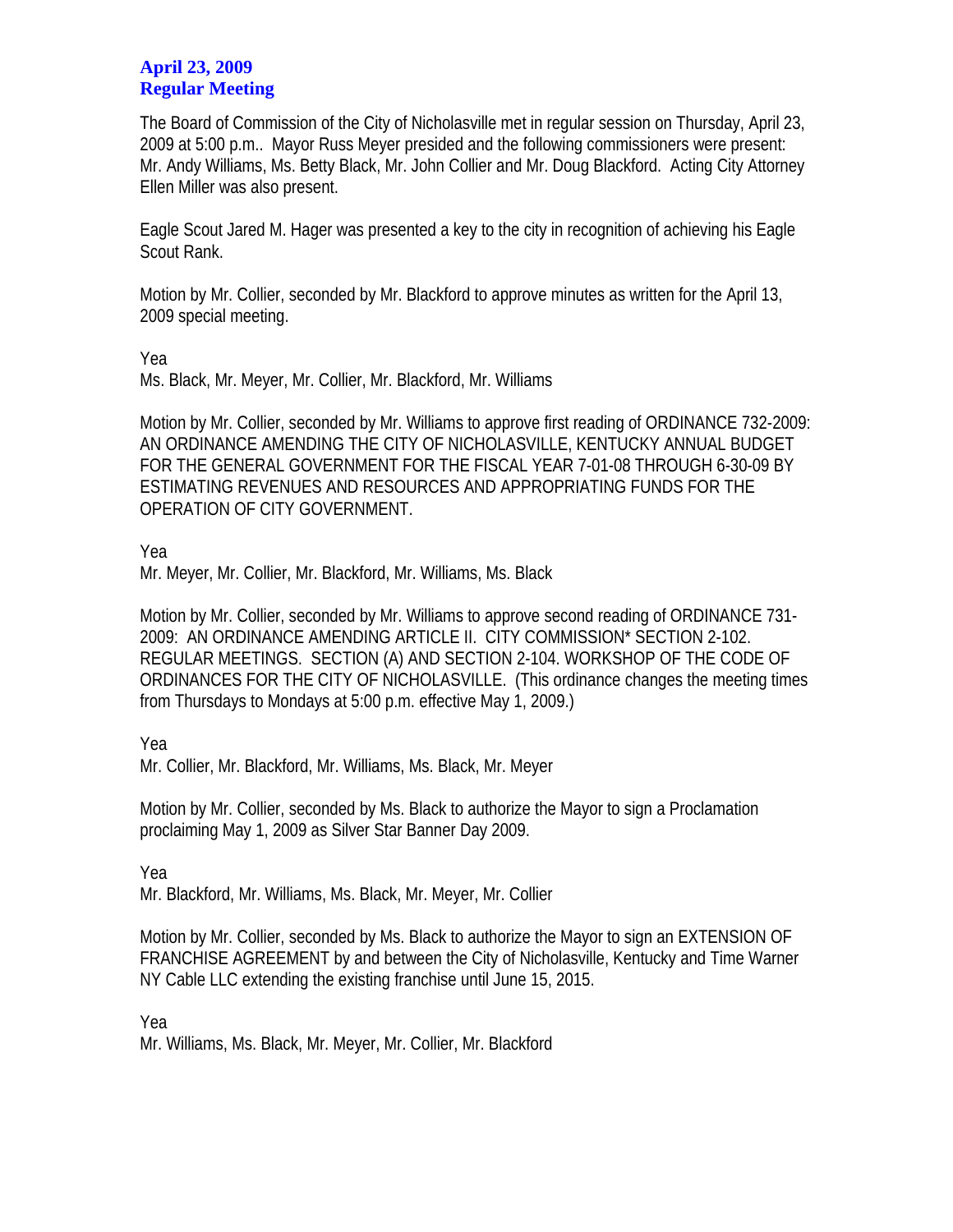## **April 23, 2009 Regular Meeting**

Motion by Mr. Blackford, seconded by Mr. Collier to accept the streets and storm drainage system in Commerce Center, Phase 1. The sanitary sewer system can be accepted when it is connected into the City's sewer system.

Yea

Ms. Black, Mr. Meyer, Mr. Collier, Mr. Blackford, Mr. Williams

Motion by Ms. Black, seconded by Mr. Williams to extend temporary work status for Vernon Harrison until May 12, 2009.

Yea

Mr. Meyer, Mr. Collier, Mr. Blackford, Mr. Williams, Ms. Black

Motion by Mr. Collier, seconded by Ms. Black to hire Carmen Chaffin as part time Police Clerk Typist at \$11.56 per hour with a start date of April 29, 2009. Pre-employment testing completed.

Yea

Mr. Collier, Mr. Blackford, Mr. Williams, Ms. Black, Mr. Meyer

Motion by Mr. Collier, seconded by Ms. Black to authorize the restructuring of the rank system and promotion of three police department employees to the rank of sergeant.

Yea

Mr. Blackford, Mr. Williams, Ms. Black, Mr. Meyer, Mr. Collier

Motion by Mr. Meyer, seconded by Mr. Williams to refund \$1,725.38 to Mr. Steven Taylor for 2008 Occupation Tax overpayment.

Yea

Mr. Williams, Ms. Black, Mr. Meyer, Mr. Collier, Mr. Blackford

Motion by Mr. Collier, seconded by Mr. Blackford to authorize the submission of a grant to the Kentucky Justice Department and authorize John Branscum to sign all necessary documents.

Yea Ms. Black, Mr. Meyer, Mr. Collier, Mr. Blackford, Mr. Williams

Motion by Mr. Collier, seconded by Mr. Blackford to approve accounts payable as listed in the amount of \$277,959.91.

Yea

Mr. Meyer, Mr. Collier, Mr. Blackford, Mr. Williams, Ms. Black

Motion by Mr. Collier, seconded by Ms. Black to donate Unit #205, a 2002 Ford Crown Victoria to Project Graduation.

Yea